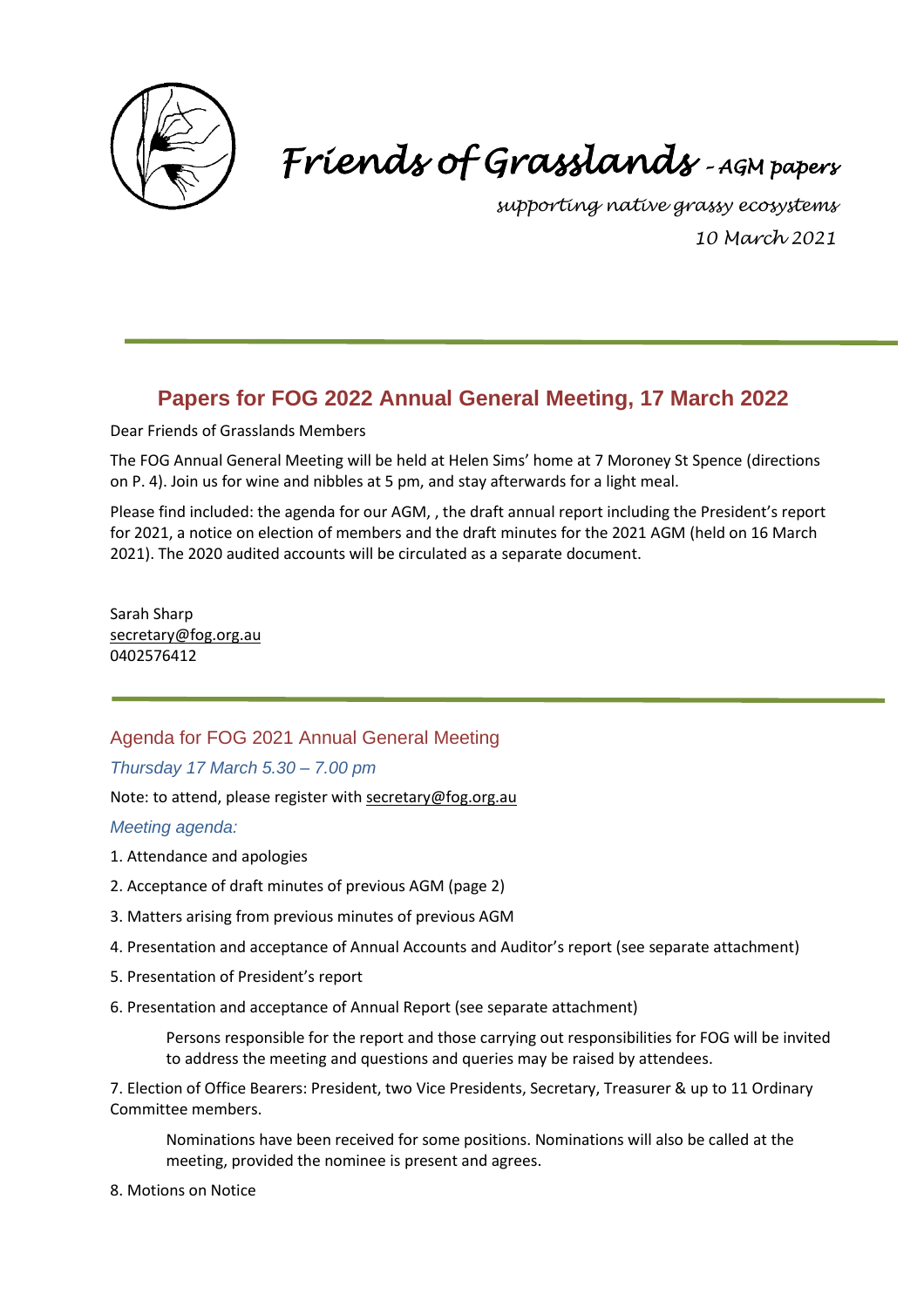## **Friends of Grasslands Annual General Meeting, Wednesday 16 March 2021 Draft Minutes**

The meeting was held at the Conservation Council office, 14/26 Barry Drive, Ground Floor, Lena Karmel Lodge, Canberra ACT 2601, with President Geoff Robertson in the chair, opening at 5:30pm. The following papers had previously been circulated: AGM agenda, the president's report, a notice on election of members, and the draft minutes for 2020 AGM (held 22 April 2020), the annual report for 2020 and the annual audited accounts (2020).

## *Attendance and apologies*

## *Present*

Michael Bedingfield, John Fitz Gerald, Maree Gilbert, Alice Hathorn, Sarah Hnatiuk, Ken Hodgkinson, Margaret Ning, Jamie Pittock, Kim Pullen, Yola Pullen, Rainer Rehwinkel, Geoff Robertson, Andrew Russell, Janet Russell, Sarah Sharp (minutes), Linda Spinaze, Margaret Strong, Heather Sweet, Andrew Zelnik.

## *Apologies*

Juliey Beckman, Brian Everingham

## *Minutes of 2019 AGM*

The draft minutes were accepted without change. Moved Janet Russell, seconded Andrew Zelnik.

#### *Matters arising from minutes*

There were no matters arising from the 2020 AGM minutes.

## *Annual report*

The annual report was tabled by the outgoing president Geoff Robertson who thanked the work of members who worked as a team to achieve what was done especially due to Covid-19 restrictions. Special thanks was given to Michael Bedingfield for producing the art work for the annual report.

Rainer Rehwinkel gave a vote of thanks to Geoff Robertson for pulling the annual report on volunteer effort together, with assistance from other members.

The annual report was accepted, moved by Ken Hodgkinson and seconded by Janet Russell.

## *Accounts and auditor's report*

The auditor's report was tabled and accepted. Moved: Janet Russell, seconded Margaret Ning

## *Motions on notice*

Nil

## *Election of office bearers*

The President acknowledged those members who were standing down from the committee. Ken Hodgkinson agreed to act as Returning Officer.

The outcome of the election follows.

#### *President*

Jamie Pittock had nominated prior to the meeting. There being no other nominations Jamie was appointed to the position of President.

#### *Vice Presidents*

Margaret Ning and Andrew Zelnik had nominated prior to the meeting. There being no other nominations Margaret and Andrew were appointed to the positions of Vice-President.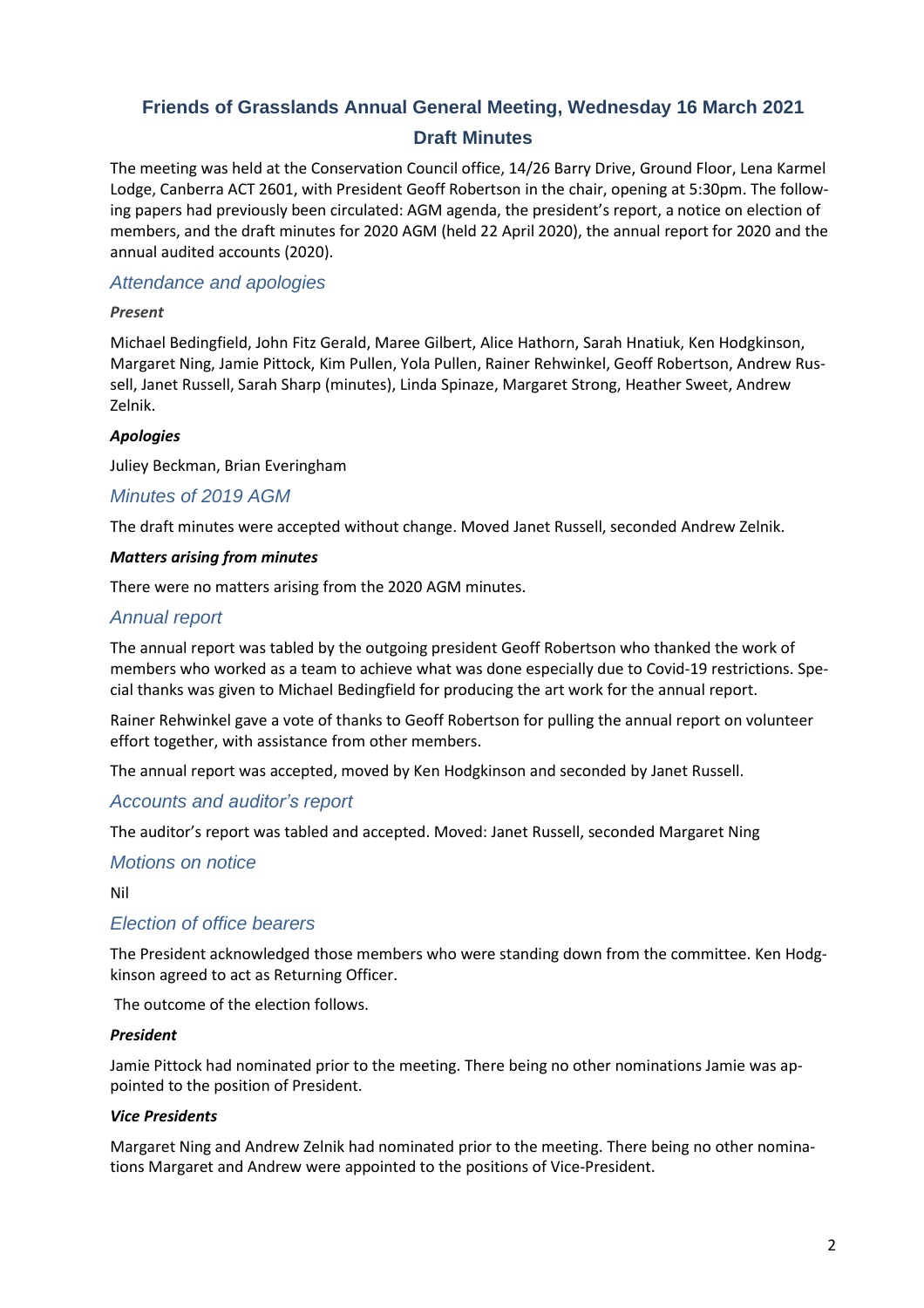#### *Secretary*

No prior nominations. Sarah Sharp nominated at the meeting. There being no other nominations Sarah was appointed to the position of Secretary.

#### *Treasurer*

Janet Russell had nominated prior to the meeting. There being no other nominations Janet was appointed to the position of Treasurer.

#### *Ordinary Members*

The following FOG members had been nominated prior to the meeting: Maree Gilbert, Linda Spinaze, Rainer Rehwinkel and Heather Sweet. All were appointed as committee members.

Alice Hathorn was nominated at the meeting. She was duly appointed as a committee member.

#### *Round table discussion*

Jamie Pittock gave a vote of thanks to all outgoing FOG committee members and those who have taken on roles outside the Committee. Especial thanks given to Geoff Robertson for his role as President since 2018 (and acknowledging his stint as President prior to this). The role of FOG in its contribution to site excursions, field work, advocacy and education, with the vision to help the organisation to grow and prosper to provide the full gamut of activities used to advocate for grassy ecosystems.

Special thanks were given to Naarilla Hirsch in her exemplary role in coordinating advocacy and preparing and organizing submissions. Thanks also given to Jamie P. for his advocacy role and on-ground works on National Lands.

*Facebook*: Sarah Hnatiuk reported on the status of FOG's Facebook site. Photos and words for site visits was requested. Geoff R. identified that Facebook is open so that posts can be made direct to Facebook, or still through the coordinator.

**Action**: Rainer R. and Sarah H to consider how to increase patronage and use of the page.

**Communication**: some issues have held up publication of the newsletter in February. However, all notices of coming events are published regularly through the Events Bulletin.

**Special Bulletin** re. membership register update (Geoff R.): feedback has been received from 35 members. Two persons have asked to have certain details restricted.

#### *Items for next Committee meeting:*

Appointment of returning officer; Andrew Russell has nominated.

Special bulletin follow up.

#### *Close*

The meeting closed at 6:20 pm

Next ordinary meeting: 25 March, Conservation Council office, 5.30.